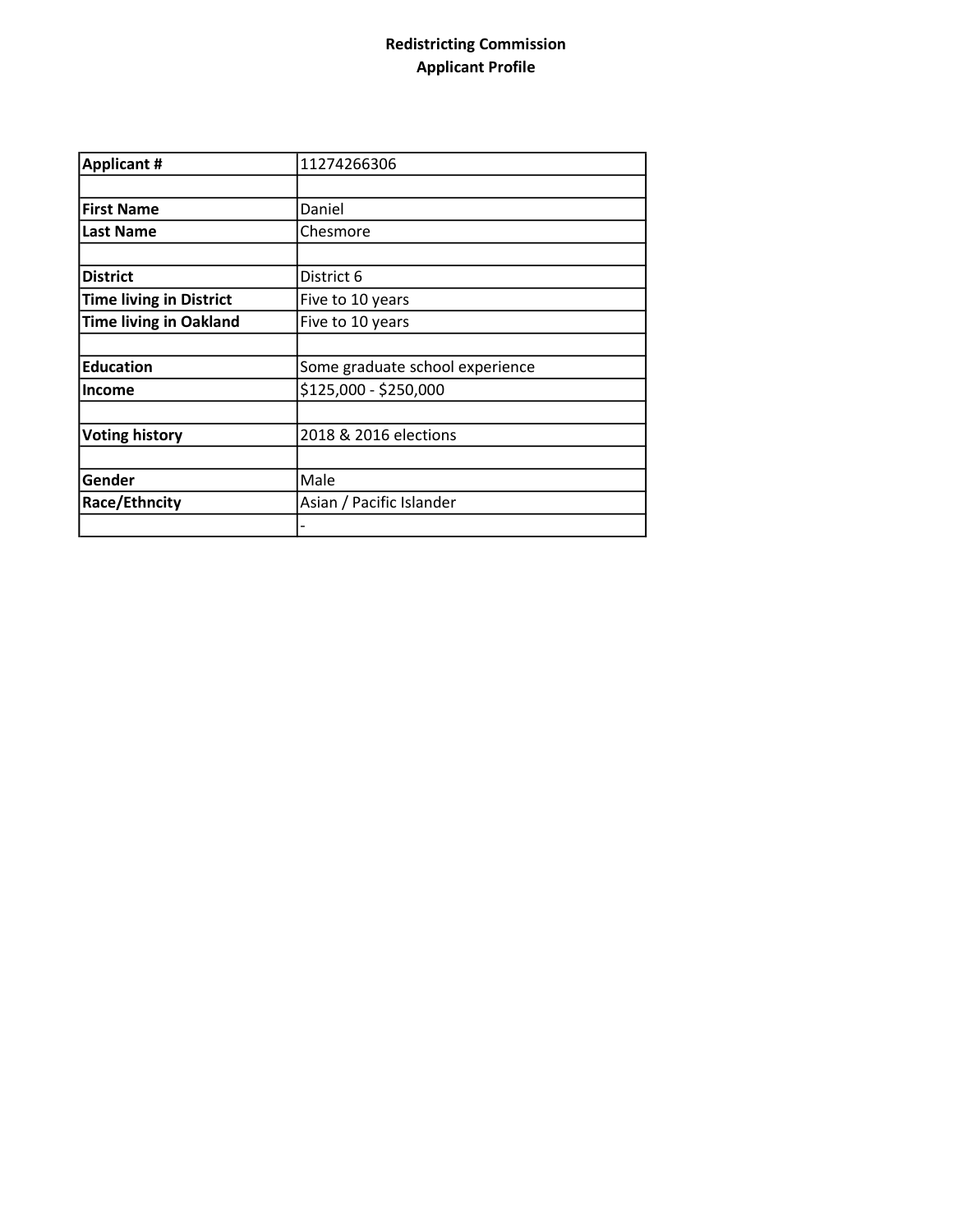## **Supplemental Questionnaire**

Your response to each of the mandatory following questions is limited to no more than 500 words. Please type in the space provided for each question.

\*1. Why do you wish to serve on the Commission and why do you think the work of the Commission is important?

I want to serve on the Commission to ensure that every Oaklander is equally represented and to ensure that our minority communities are well represented. I think the work of the Commission is important given the adverse impacts gerrymandering holds over our democracy in states like Wisconsin where democrats need to secure around 60% of the popular vote just to hold a majority in the state legislature. We need to ensure that every community in Oakland is well-represented, and we can do that by eliminating gerrymandered city council districts. The Commission sets up the district lines and must not divide representation of diverse groups.

As we are in the 28<sup>th</sup> year of the LA Riots, we must never forget that Koreatown, Los Angeles was bifurcated into several districts. As a result, no single district took responsibility for the millions of dollars in damage. It took two decades before Koreatown finally saw an end to gerrymandered city council districts.

The Commission must ensure fair representation and an equitable way to allocate city districts by learning from the mistakes from our sister cities. Every Oaklander must be heard. We must allocate our districts fairly and equitably, and this is the work and challenge of the Commission.

\*2. Explain what it means to be impartial and describe your ability to exercise impartiality.

To be impartial means to be objective, fair, and to address any biases and ensure that no implicit bias is the guiding force behind an action or viewpoint. I am a third year law student ranked in the top 10% at Golden Gate. I believe that my legal education has trained me to think objectively and to be impartial as the law was meant to be impartial.

However, the law in reality is based on much inequality as minorities were originally precluded from being able to practice law. My ability to exercise impartiality is best shown in my ability to advocate for people of different backgrounds than myself. I believe that our society is more effective when we advocate for one another despite our differences. Although I am openly gay, a visible minority with Korean and Panamanian roots from Hawaii, and am married to a Mexican American dreamer, I know that I will be able to represent other diverse communities in Oakland. I will ensure every Oaklander is effectively represented. We must not infringe upon the inalienable right for communities to be able to unite and address inequalities in a united district.

\*3. The Commissioners will need to work collaboratively in redrawing district boundaries. Provide an example from when you had to set aside your own self-interest to achieve a common goal.

In law school, I have worked collaboratively in group projects with my peers and have set aside my own selfinterest for the group's best interest. My law school is competitive given that only 40% of students can keep their scholarships based on the school's grading curve. Regardless, I have shared my lecture notes and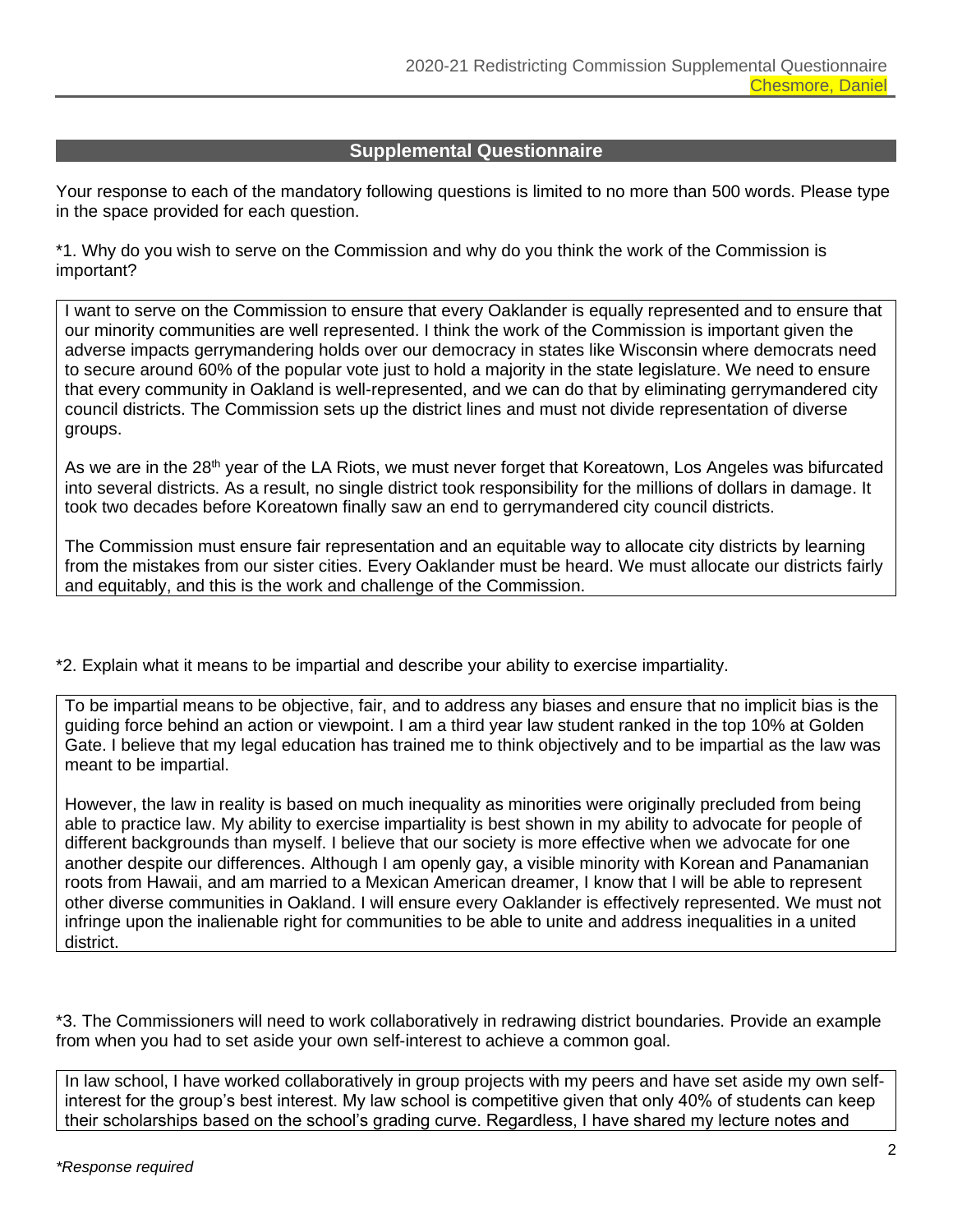outlines with my study group, setting aside my own individual performance to support my fellow firstgeneration law students. The law is a self-regulating industry as in attorneys regulate the profession. It is essential that we bring in attorneys who will fight for social justice and to ensure an end to racism-based police brutality and institutional racism. Thus, I have and will continue to set aside my academic performance if it means uplifting advocates of social justice to excel in legal careers.

\*4. All Commissioners must demonstrate an understanding of and appreciation for Oakland's diversity. Describe your knowledge of and appreciation for Oakland's people and places, and how this will enhance your work as a commissioner.

My same sex husband is a dreamer and DACA recipient. I am the son of immigrants from Korea and Panama. We are community volunteers throughout East Oakland having volunteered for years with Trees for Oakland in order to plant trees and address institutional racism in health and to combat the inequality in early childhood asthma diagnoses through promoting clean air quality in the most at risk parts of our city. I love Oakland's diversity. I love Oakland's history of social justice, the founding of the Black Panther movement, and the history of civil rights activism. My love for our city and our diverse communities will help me to ensure that African Americans, Latinx Americans, Asian Americans, Jewish Americans, and all other groups have fair representation in our city. We are America's most diverse city, and I would be honored to serve our diverse community by ensuring everyone has their voice heard.

\*5. Provide an example from when you faced a complex question or situation. What problem solving skills did you use to solve it?

I was once tasked at work with developing a below the line entity cross charge model for our tax department. This involved working with IT and other corporate departments to get the data I needed to allocate dollar amounts to our international entities and to save our net income to preserve jobs and human resources. I used tenacity, collaboration, and analytical reasoning to achieve success in developing a cross charge model that the company still uses today.

\*6. Describe any professional, social, political, volunteer, community activities, and/or causes in which you have been involved or that you have financially supported. If you do not have any activities to report, type N/A in the space provided.

I have supported the San Francisco AIDS Foundation and Oasis Legal Services as a volunteer and benefactor. I am involved with the Stonewall East Bay Democrats, the LGBT wing of the Alameda County Democratic Party. I volunteer with Trees for Oakland and the Havenscourt Neighborhood Association. I have volunteered in the past with Project Homeless Connect, Alemany Farm, and the St. Anthony's Foundation.

## *Additional Information (Optional)*